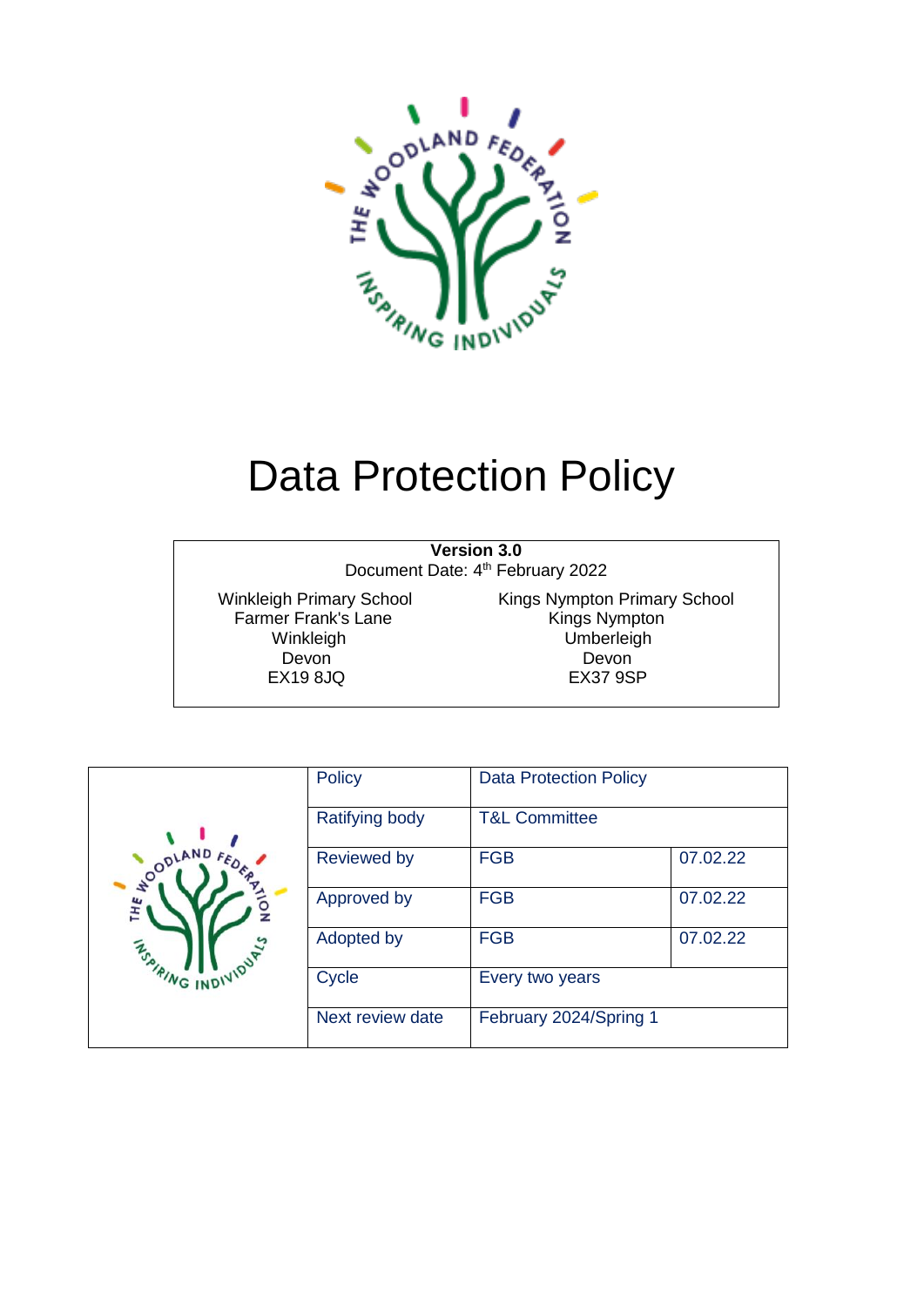If you require help in the interpretation of this policy, contact: Alvin Scott (Data Protection Officer) Devon Moors Federation Filleigh Primary School Castle Hill Filleigh **Devon** EX32 0RS dpo@devonmoorsfederation.devon.sch.uk

#### **If this document has been printed, please note that it may not be the most up-to-date version. For the current version please contact The Clerk to the Governors**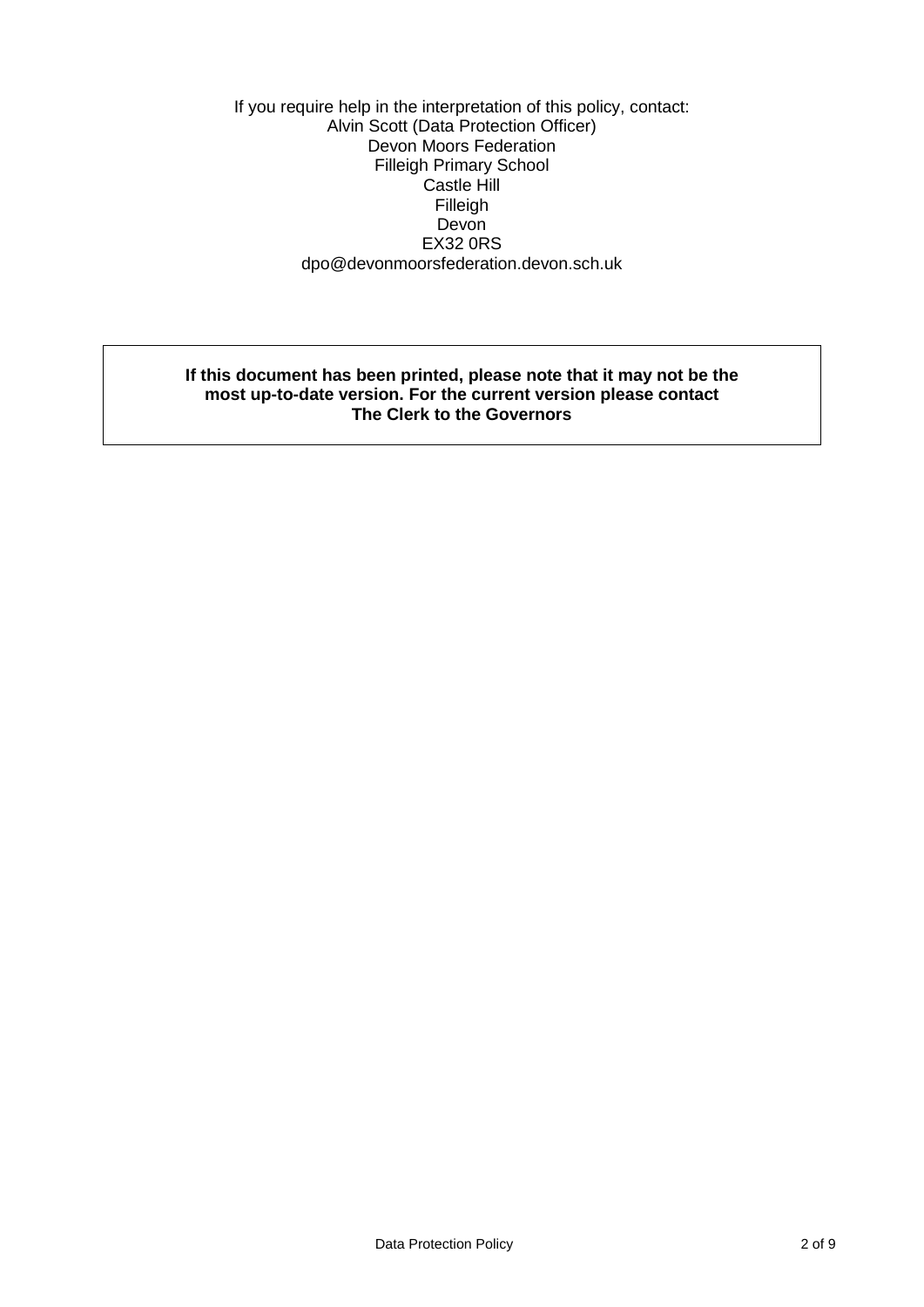## **1. Introduction**

1.1 This policy outlines the framework that governs how the Woodland Federation and its staff must handle personal data to ensure compliance with the UK General Data Protection Regulation (UK GDPR) and the Data Protection Act 2018 (DPA).

#### **2. Scope**

2.1 This policy applies to the processing of personal data which is defined by article 4 of the UK GDPR and to the processing of special categories of personal data defined by article 9 of the UK GDPR.

2.2 This policy and its supporting guidance shall apply to all Woodland Federation employees, agency and temporary staff, contractors, members and third-party staff, who have access to information systems or information used for school purposes.

2.3 Where this policy reads "staff", it should be read to include all the entities in paragraph 2.2.

#### **3. Legislation**

3.1 The Woodland Federation processes a variety of personal data to enable us to deliver a range of education services. Therefore, the Woodland Federation is required to comply with the UK GDPR and the DPA together with other legislation which governs the processing of personal data.

3.2 When handling and managing information the federation and its staff shall comply with other legislation in addition to the UK GDPR and the DPA, to include but not limited to:

- [Computer Misuse Act 1990](http://www.legislation.gov.uk/ukpga/1990/18/contents)
- [Copyright Designs and Patents Act 1988](https://www.legislation.gov.uk/ukpga/1988/48/contents)
- [Environmental Information Regulations 2004](http://www.legislation.gov.uk/ukpga/1988/48/contents)
- [Equality Act 2010](http://www.legislation.gov.uk/ukpga/2010/15/contents)
- [Freedom of Information Act 2000](https://www.legislation.gov.uk/ukpga/2000/36/contents)
- [Human Rights Act 1998](http://www.legislation.gov.uk/ukpga/1998/42/contents)
- [Local Government Act 1972](http://www.legislation.gov.uk/ukpga/1972/70)
- [Local Government Act 2000](https://www.legislation.gov.uk/ukpga/2000/22/contents)
- [Regulation of Investigatory Powers Act 2016](http://www.legislation.gov.uk/ukpga/2016/25/contents/enacted)
- [Re-use of Public Sector Information Regulations 2005](http://www.legislation.gov.uk/uksi/2005/1515/made)

#### **4. Breach of this policy**

4.1 All reckless or deliberate breaches of this policy will be investigated and may be referred to the governing board of the Woodland Federation acting under the advice of Devon County Council's Human Resources Department. They will consider whether disciplinary action should be taken against the member of staff concerned. Alleged breaches of this policy will also be investigated by the Data Protection Officer as an information security incident in accordance with the federation's Information Security Incident Management Policy and Procedure and may also be referred to the governing board and senior management as considered necessary. All significant data breaches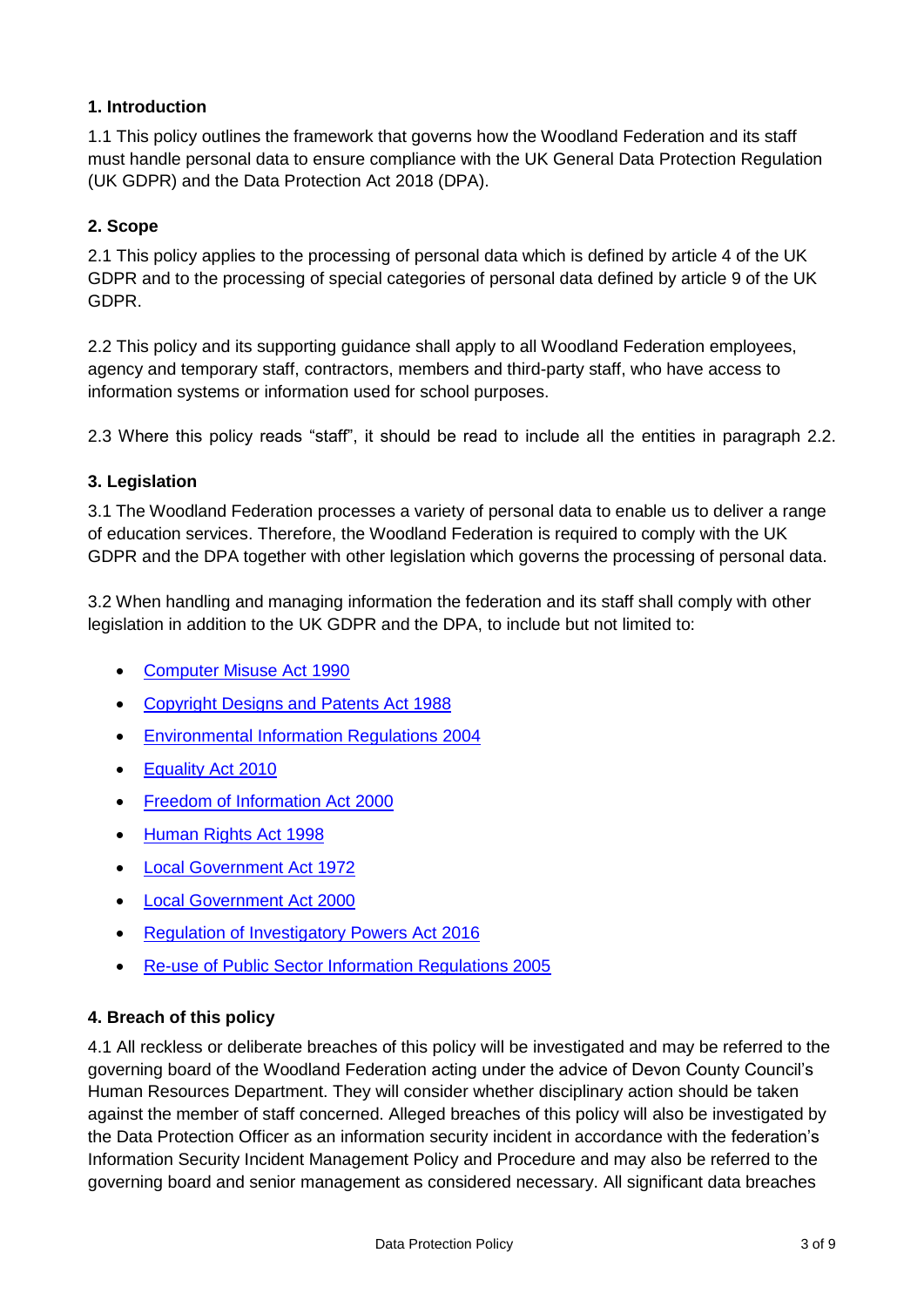(rated as a medium or high risk incident in the Information Security Incident Management Policy and Procedure) will be reported to the Chair of Governors.

#### **5. Policy review**

5.1 This policy will be reviewed by the Data Protection Officer on an annual basis. Formal requests for changes should be sent to the Data Protection Officer whose contact details are at the end of this policy.

#### **6. Responsibilities**

6.1 Responsibility for UK GDPR compliance rests with the executive headteacher. The Data Protection Policy and its supporting guides and standards are managed, maintained and communicated to staff by the Data Protection Officer.

6.2 The federation's Information Asset Owners and Information Asset Administrators are responsible for ensuring that appropriate structures and procedures are in place to manage their information effectively. They are also responsible for ensuring that staff are made aware of, and comply with this policy, its associated standards and procedures. All staff are personally responsible for complying with this policy and supporting standards.

#### **7. The data protection principles**

7.1 The UK GDPR is underpinned by six common-sense principles which govern the way that the Woodland Federation must process personal data. These principles are outlined in article 5 of the UK GDPR and are summarised below:

- *Personal data shall be processed lawfully, fairly and in a transparent manner in relation to the data subject ('lawfulness, fairness and transparency').*
- *Personal data shall be collected for specified, explicit and legitimate purposes and not further processed in a manner that is incompatible with those purposes.*
- *Personal data shall be adequate, relevant and limited to what is necessary in relation to the purposes for which they are processed ('data minimisation')*
- *Personal data shall be accurate and, where necessary, kept up to date; every reasonable step must be taken to ensure that personal data that are inaccurate, having regard to the purposes for which they are processed, are erased or rectified without delay ('accuracy')*
- *Personal data shall be kept in a form which permits identification of data subjects for no longer than is necessary for the purposes for which the personal data are processed.*
- *Personal data shall be processed in a manner that ensures appropriate security of the personal data, including protection against unauthorised or unlawful processing and against accidental loss, destruction or damage, using appropriate technical or organisational measures ('integrity and confidentiality').*

7.2 Sections 8 - 20 below outline the steps that staff must follow when processing personal data to ensure compliance with each of the principles listed above.

#### **8. Lawful processing of personal data**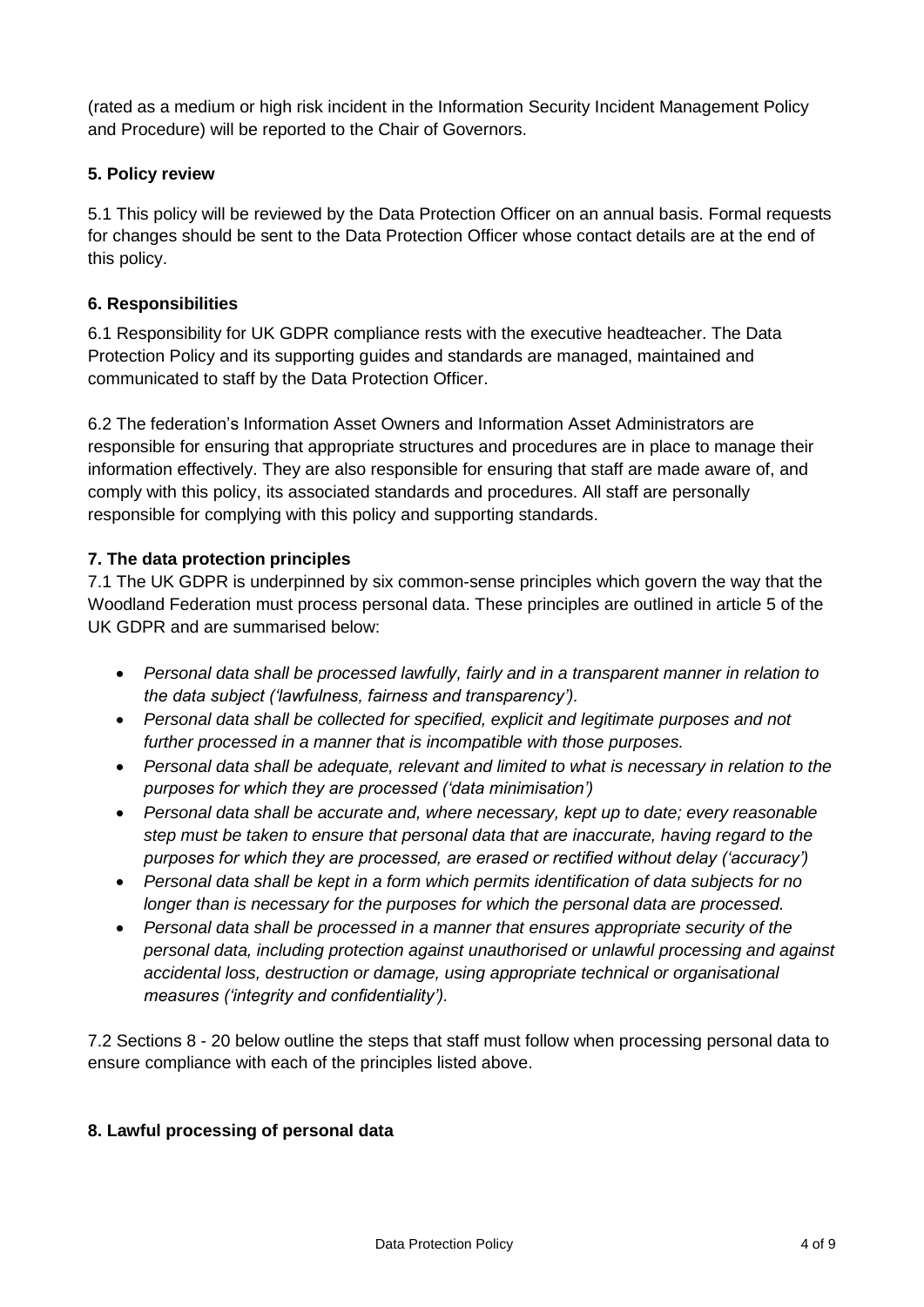8.1 The Woodland Federation and its staff must process personal data fairly and will not process personal data or special category personal data unless one or more of the required lawful grounds applies.

## **9. Privacy notices**

9.1 When collecting personal data, the Woodland Federation will make available the information contained in our privacy notice. This may be available online and referenced on data capture forms, directly referenced on documentation or provided verbally. If the Woodland Federation receives personal data from third parties, we will ensure that the information contained in a privacy notice, is made available to a data subject as soon as practical. This will usually be at the first point we are required to communicate with the data subject.

## **10. Consent**

10.1 The Woodland Federation is only required to obtain someone's consent if there is no other legal basis for processing their personal data. If we are required to obtain consent, we will ensure that the following requirements are met:

- The consent is freely given
- The person giving consent understands fully, what they are consenting to
- There must be a positive indication of consent (opt-in as opposed to opt-out)
- The person giving consent must be able to withdraw their consent at any time
- Consent should be documented so that it may be referred to in the future, if necessary

10.2 Children under the age of 13 merit specific protection regarding their personal data. Such specific protection should apply to the use of personal data of children for the purposes of marketing or creating personality or user profiles and the collection of personal data regarding children when using services offered directly to a child. If the Woodland Federation is required to deliver such services to children, it will ensure that the requirements of article 8 of UK GDPR are met.

## **11. Rights of data subjects**

11.1 Chapter III of the UK GDPR outlines the rights afforded individuals in respect of the processing of their personal data. These rights are summarised below:

- The right to transparency in respect of the processing of their personal data
- The right of subject access
- The right to rectification
- The right to erasure
- The right to restriction of processing
- The right to data portability
- The right to object to processing
- The right to request human intervention if processing is by automated means

11.2 Requests to exercise any of these rights are managed by the Data Protection Officer. The federation's procedures for managing such requests are available from the Data Protection Officer and shall be adhered to whenever the Woodland Federation receives a request from someone wishing to exercise these rights.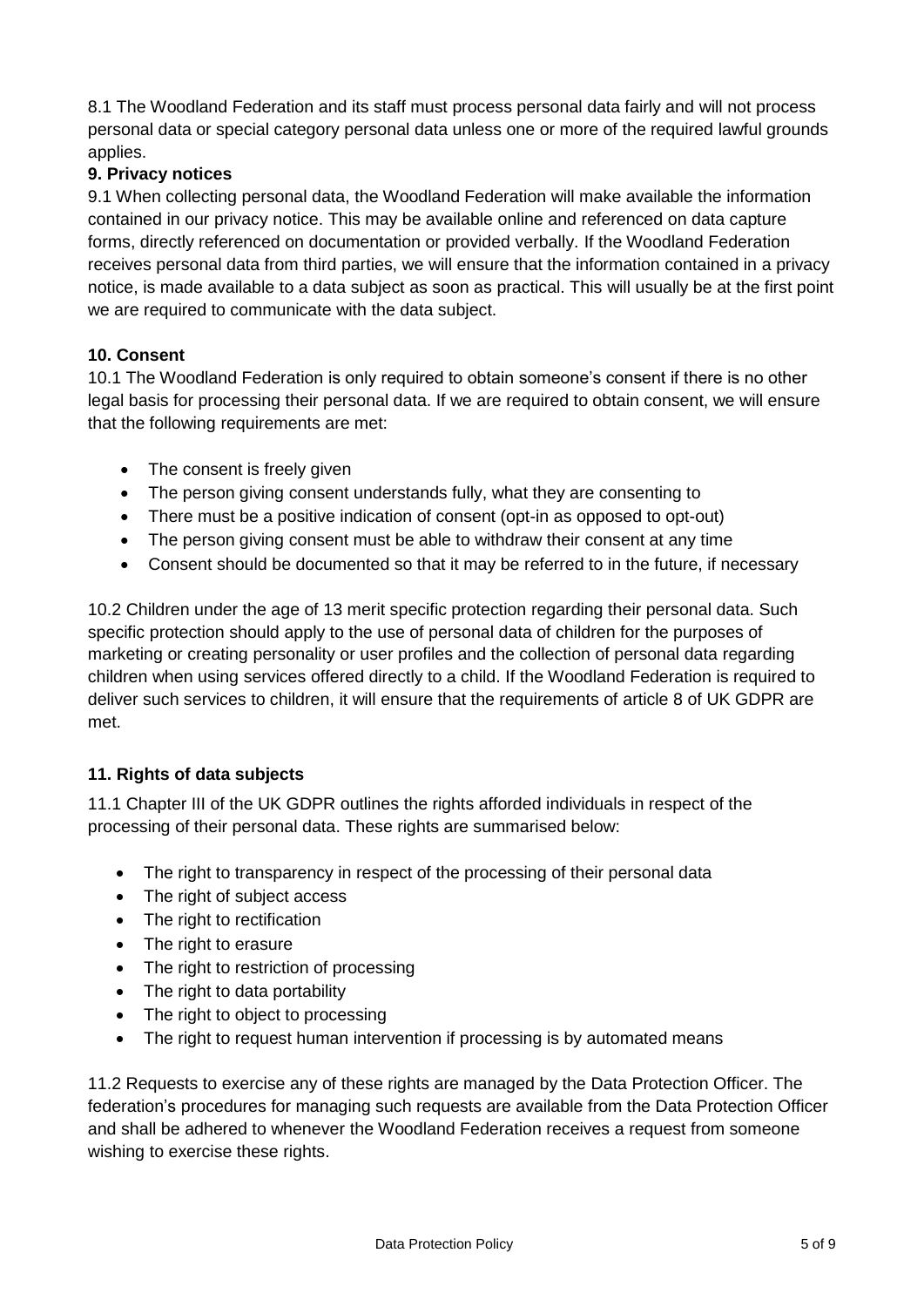11.3 When designing, implementing or procuring systems or services, the Woodland Federation must ensure that those systems or services can allow members of the public to exercise any of the rights listed in section 11.1. Any systems or services found to be incapable of managing such requests should be referred to the Data Protection Officer and must be subject to a data protection impact assessment.

## **12. Privacy by design**

12.1 The Woodland Federation will consider carrying out a data protection impact assessment as part of the initial preparations for any significant new project, event or method of working that will involve the processing of personal data, including whenever data will be shared with a new third party. Such assessments are to be carried out by, or in consultation with, the Data Protection Officer. All assessments undertaken will be carried out in accordance with the federation's Data Protection Impact Assessment Procedure.

12.2 Compliance risks identified following a data protection impact assessment will be presented to the executive head.

12.3 If following the completion of a data protection [impact assessment,](https://inside.devon.gov.uk/task/gdpr/privacy-by-design/) the Woodland Federation identifies processing activities assessed as high risk that cannot be mitigated to an acceptable level, the authority will consult with the Information Commissioner's Office prior to implementing the proposed processing activity, system or process.

## **13.0 Data protection and procurement**

13.1 The Woodland Federation is committed to upholding the confidentiality, availability and integrity of information that is processed by our contractors on our behalf. Underpinning this commitment, we will ensure that the following measures are followed when procuring goods and services that involve the processing of personal data:

- A data protection [impact assessment](https://inside.devon.gov.uk/task/gdpr/privacy-by-design/) is considered prior to any procurement which involves the processing of personal data
- A security questionnaire is completed to ascertain the technical and organisational measures that prospective contractors will put in place to protect the data that they will be processing on behalf of the Woodland Federation. The result of this will inform the final decision as to whether or not the Federation contracts with that organisation.
- When procuring goods and services that require a formal procurement exercise, we will ensure that contractual provision is in place which clearly identifies the following: the identity of the data controller; the data being processed; the requirement for a record of processing activity (in accordance with article 30 of the UK GDPR); arrangements for how personal data will be disposed of or returned to the federation at the end of the contract; contractual clauses which mandate conformance to the UK GDPR.
- When procuring goods or services that do not require a formal procurement exercise, and which involve the processing of personal data, staff must ensure that a data processor agreement is in place.

13.2 Where risks are identified during a formal or informal procurement process, these will be managed in accordance with the federation's Data Protection Impact Assessment Procedure.

## **14. Records of processing activity**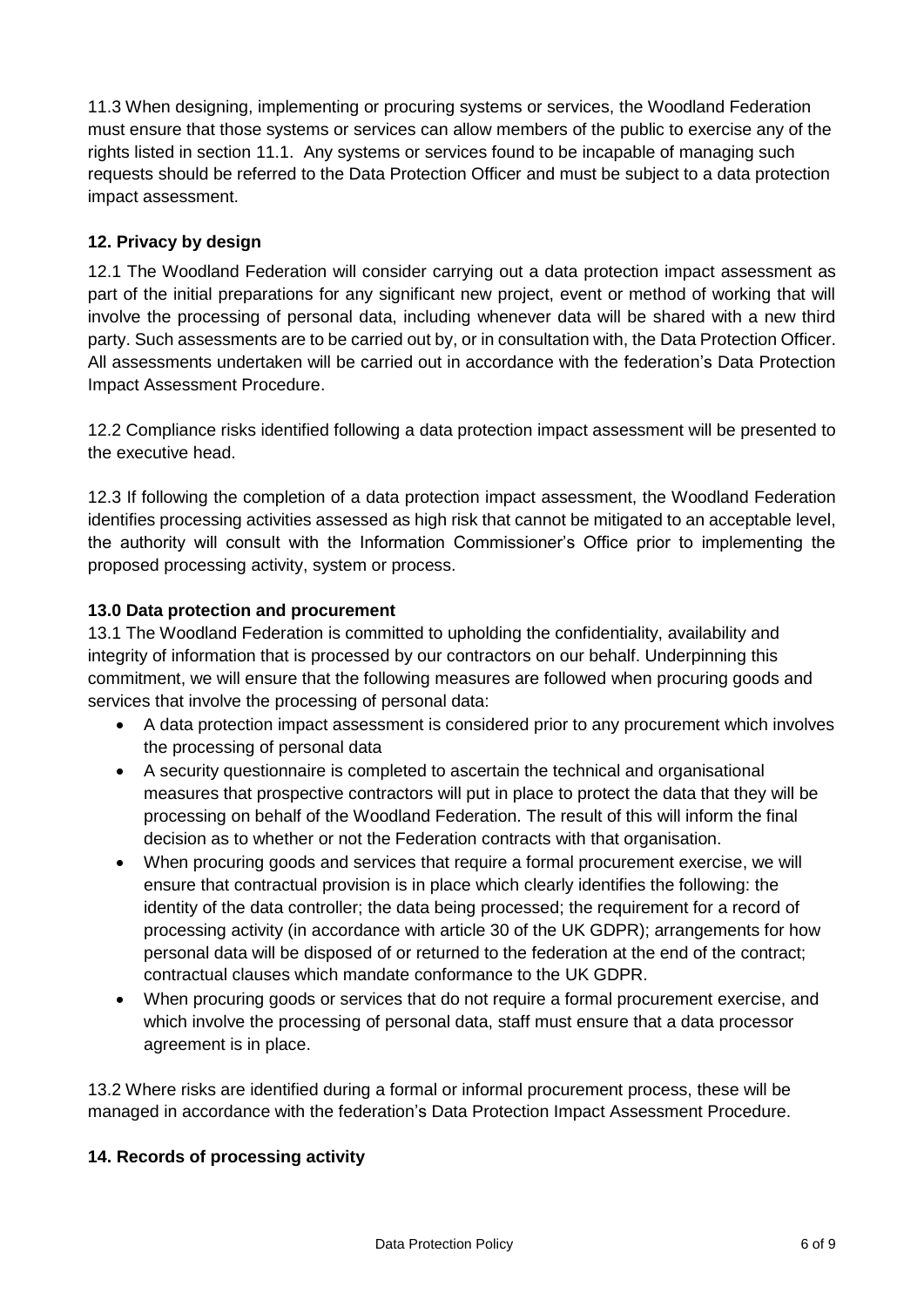14.1 The Woodland Federation will ensure that records of its processing activity are maintained for all information assets under its direct responsibility. Such records will include the information required in article 30 of the UK GDPR. Such records are to be made available to the Information Commissioner's Office (or other supervisory authority as required) or the European Data Protection Board on request.

14.2 The Woodland Federation will have measures in place to ensure that data processors responsible for processing personal data on behalf of the federation will maintain records of processing as required by article 30 of the UK GDPR.

## **15. Security incident management and notification**

15.1 An information security incident can occur when the confidentiality, availability and/or integrity of personal data is put at risk. Examples of activities considered an information security incident might include: information being at risk of being, or actually being; lost; stolen; disclosed to the wrong recipient (accidentally or deliberately); accessed, or attempted to be accessed, unlawfully and/or without the permission of the federation; sold or used without the permission of the federation; irretrievable indefinitely or for a long period of time as the result of a malfunction of a system containing personal data or sensitive business data.

15.2 The Woodland Federation has an Information Security Incident Management Policy and Procedure in place which governs how the federation and its staff must report and handle incidents. This policy and procedure must be followed at all times.

15.3 In accordance with article 33 of the UK GDPR, the Woodland Federation is committed to notifying the Information Commissioner's Office or relevant supervisory authority within 72 hours of being notified of an information security incident that might adversely affect the rights and freedoms of a data subject. Notifications of this nature are the responsibility of the Data Protection Officer, who will ensure that the risks associated with information security incidents are recorded, monitored and where appropriate escalated in accordance with the federation's Information Security Incident Management Policy and Procedure.

## **16. The Data Protection Officer**

16.1 Article 37 of the UK GDPR requires that each of the schools within the Woodland Federation appoints a Data Protection Officer to undertake the tasks outlined in article 39 of the UK GDPR. Contact details for the Data Protection Officer will be made publicly available and will be referred to in all privacy notices.

16.2 The Woodland Federation will commit to ensure that the Data Protection Officer is sufficiently resourced to undertake the tasks assigned to him under article 39 of the UK GDPR. The federation will also ensure that the Data Protection Officer is consulted on all matters which concern the processing of personal data.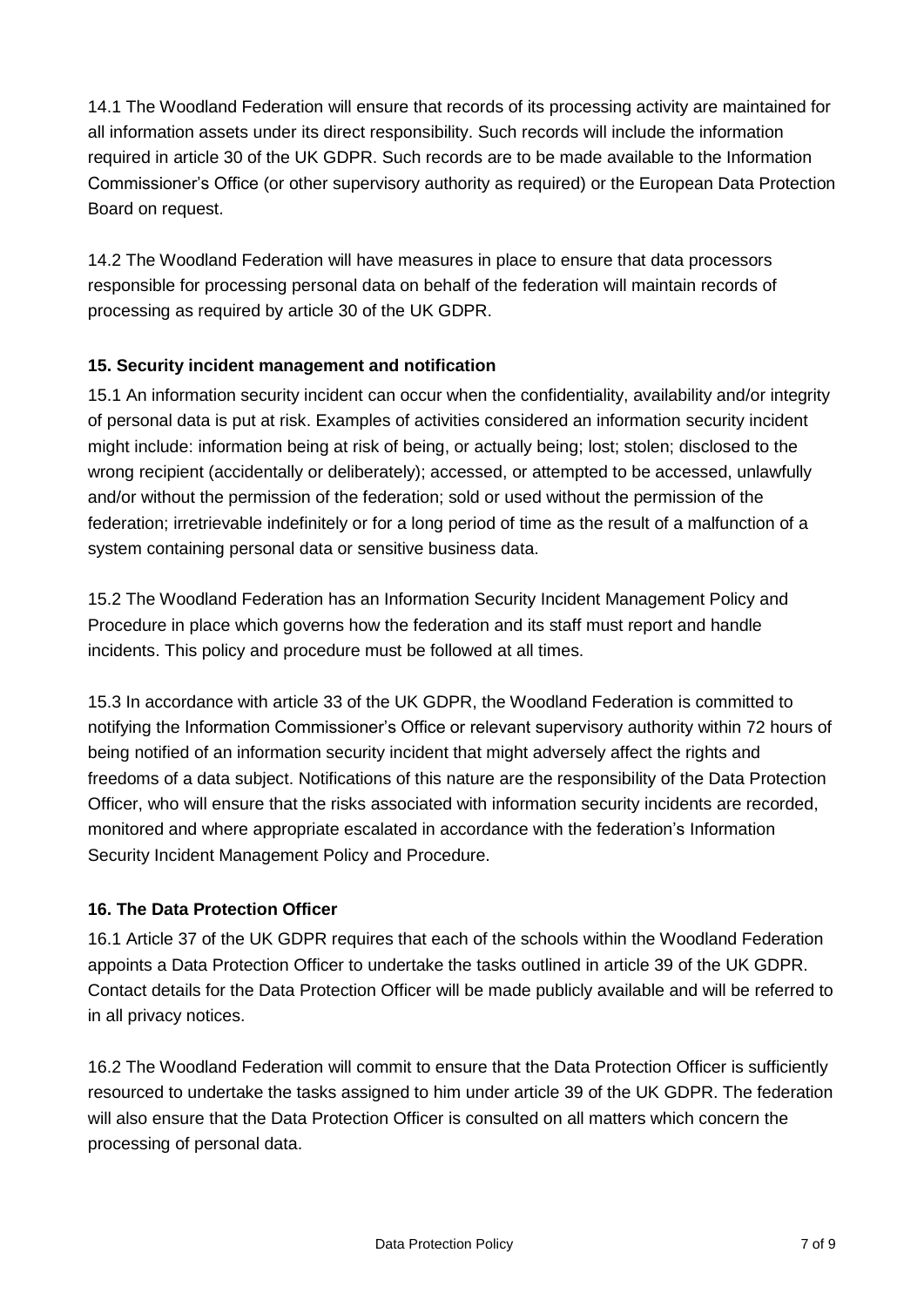16.3 The Data Protection Officer will act as the single point of contact for the Information Commissioner's Office or other relevant supervisory authorities and will ensure that compliance risks are reported to the highest level of management within the Woodland Federation as required.

## **17. Information and cyber-security**

17.1 The Data Protection Officer is responsible for the creation and communication of guidance on information security. This guidance will be routinely reviewed to ensure accuracy, with amended and new guidance communicated to staff on a regular basis.

17.2 Staff who are required to process personal data, in whatever format, must ensure that they follow the relevant guidance on information security. If it is found that this guidance has not been followed, this will be treated as an information security incident and will be investigated in accordance with the Information Security Incident Management Policy and Procedure. Where such actions are considered negligent, reckless or malicious, this will be referred to the governing board of the Woodland Federation acting under the advice of Devon County Council's Human Resources Department for consideration as to the merits of disciplinary action.

17.3 Should it be considered necessary for staff to be excused from following the requirements outlined in any guidance on information security, these requests will be the subject of a data protection impact assessment.

## **18. Sharing personal information**

18.1 The Woodland Federation will only share personal data contained in its records with individuals who have a legitimate and legal right to view or receive it. Disclosures of personal data shall be proportionate and necessary and made in line with the federation's policies and procedures. All disclosures shall comply with the UK GDPR and associated data protection legislation, [Human Rights Act 1998](http://www.legislation.gov.uk/ukpga/1998/42/contents) and Common Law Duty of Confidence.

## **19. Information assurance, compliance and reporting**

19.1 The Woodland Federation will have in place an information assurance framework to aid in the identification, management and ownership of information risks. This framework is outlined in the federation's Information Security Incident Management Policy and Procedure, Data Protection Impact Assessment Procedure and Information Security Policy.

19.2 All information risks identified when working with services, resulting from data protection impact assessments or from information security investigations, will be managed in accordance with the federation's Information Security Incident Management Policy and Procedure, Data Protection Impact Assessment Procedure and Information Security Policy. Compliance risks that are identified will be monitored by the Data Protection Officer and reported on a regular basis to the executive head.

## **20. Policy History**

20.1 This Policy is maintained by the Data Protection Officer and will be reviewed on an annual basis. For help in interpreting this policy, please contact:

Alvin Scott